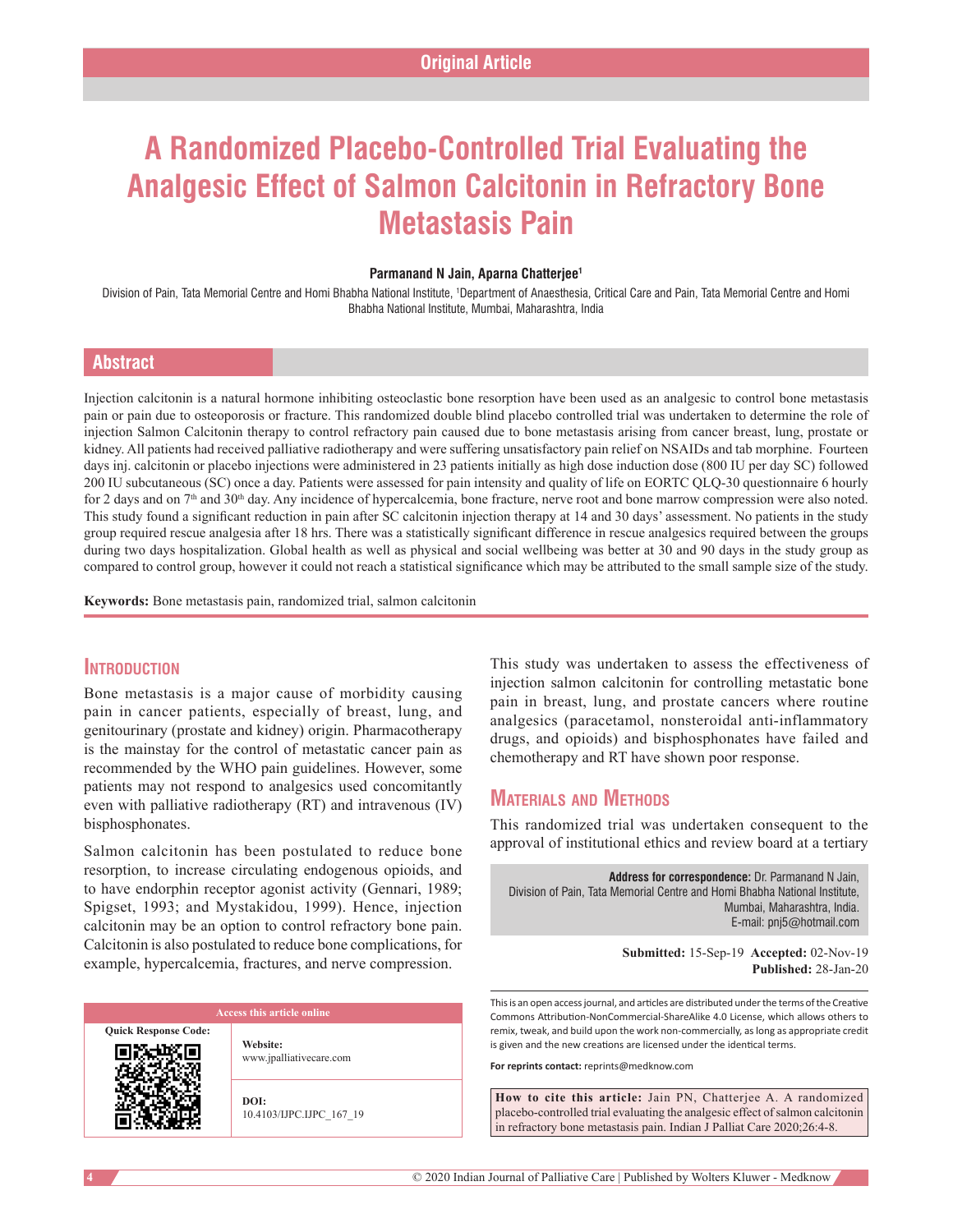care cancer center. All patients referred to pain clinic who had moderate-to-severe refractory pain with bone metastasis having received RT were screened for inclusion. Those who fitted into the laid down criteria were recruited. Informed consents were obtained from patients explaining the entire trial details in the language best understood by them. Proof of evidence for bone metastasis was identified by X‑ray, bone scan, or magnetic resonance imaging. All patients reported to the cancer pain clinic with bone metastasis were screened for possible inclusion into the trial.

#### **Inclusion criteria**

- 1. Moderate-to-severe bone metastasis pain
- 2. Uncontrollable spontaneous bone metastasis pain on routine analgesic during rest or movement
- 3. Multifocal bone metastasis pain with hypercalcemia
- 4. Recurrence of pain after failed bisphosphonate therapy or RT
- 5. Residual significant pain after RT.

#### **Exclusion criteria**

- 1. Patients on bisphosphonates or RT or any radioneucleotide for analgesic purpose
- 2. Patients allergic to calcitonin.

The patients were randomized according to a computer‑generated random number table into two groups: Group A received subcutaneous injection of the study drug (salmon calcitonin 100 IU: 1 ml) and Group B received placebo similarly (1-ml normal saline), both of which were provided as preformed 1‑ml ampoules by Shreya Life Sciences Pvt. Ltd., Mumbai, Maharashtra, India. All patients were admitted for 2 days either receiving the study drug (Group A) or placebo (Group B). Drugs were administered at a dose of 2 ml subcutaneously (SC) every 6 hourly for the first 48 h. Thereafter, 2‑ml drug was administered once daily SC as a maintenance dose for 12 days on a domiciliary basis consequent to negative prior intradermal sensitivity test.

Tablet calcium carbonate 500 mg with Vitamin D3 250 IU was supplemented during 14 days of injection calcitonin therapy to prevent any incidence of hypocalcemia. Tablet ondansetron 8 mg was given during the calcitonin therapy as an antiemetic. Pain assessment was done using a Numerical Rating Scale (NRS, 0–10) at baseline; during the treatment 6 hourly for 2 days; and then on  $7<sup>th</sup>$ ,  $14<sup>th</sup>$ , and  $30<sup>th</sup>$  days. Serum calcium levels before and after the therapy were estimated.

All patients received analgesics (diclofenac 50 mg TDS with omeprazole 20 mg OD, oral morphine 30 mg controlled release preparation twice a day, and oral morphine 10 mg for breakthrough pain). The target pain score was <4/10 on movement. All patients received laxatives at night.

The patients were also assessed for bone metastases‑related complications (hypercalcemia, bone fracture, nerve root, and bone marrow compression) during the 3-month observational period.

The European Organization for Research and Treatment of Cancer, Quality of life questionnaire (EORTC QLQ-C 30) was employed to assess the quality of life, and the scores were compared using repeated measures analysis between the groups. Statistical analysis was done using SPSS software version 24 (IBM, Armonk, NY, USA). Data were presented as mean and median (interquartile range [IQR]). Continuous variables were analyzed by Mann–Whitney test, and categorical data were analyzed by Chi-square test.  $P < 0.05$ was considered statistically significant.

# **Results**

This randomized study included 11 females and 12 males. Age ranged from 32 to 79 years. Group A (study group) included 12 patients and Group B (placebo) included 11 patients. This study included patients with moderate-to-severe pain having lung (10), breast (11), and prostate (2) cancers [Table 1].

| <b>Table 1: Demography</b>                |                                         |                                           |
|-------------------------------------------|-----------------------------------------|-------------------------------------------|
|                                           | <b>Study group</b><br>(drug A) $(n=12)$ | <b>Control group</b><br>(drug B) $(n=11)$ |
| Age, median (range)                       | 53 (32-62)                              | 56 (45-79)                                |
| Gender                                    |                                         |                                           |
| Male                                      | 6                                       | 6                                         |
| Female                                    | 6                                       | 5                                         |
| Diagnosis                                 |                                         |                                           |
| Lung                                      | 5                                       | 5                                         |
| <b>Breast</b>                             | 6                                       | 5                                         |
| Prostate                                  | 1                                       | 1                                         |
| Serum calcium levels (meq/l)              |                                         |                                           |
| At admission                              | $8.7(6.5-9.6)$                          | $9.2(8.2 - 10.2)$                         |
| At $48h$                                  | $8.7(7.0-9.4)$                          | $9.2(7.8-9.8)$                            |
| Skeletal metastasis sites<br>(% patients) |                                         |                                           |
| Skull                                     | 1(8.3)                                  | 4(36.4)                                   |
| Spine                                     | 10(83.3)                                | 9(81.8)                                   |
| Ribs                                      | 8(66.7)                                 | 8(72.7)                                   |
| Pelvis                                    | 7(58.3)                                 | 8 (72.70)                                 |
| Long bones                                | 5(41.7)                                 | 6(54.5)                                   |
| Treatment taken (% patients)              |                                         |                                           |
| Surgery                                   | 7(58.3)                                 | 5(45.5)                                   |
| Chemotherapy                              | 10(83.3)                                | 7(63.6)                                   |
| Radiation therapy                         | 12(100)                                 | 11(100)                                   |
| Bisphosphonates                           | 10(83.3)                                | 11(100)                                   |
| Investigations (% patients)               |                                         |                                           |
| X-ray                                     | 7(58.3)                                 | 10(90.9)                                  |
| MRI                                       | 7(58.3)                                 | 4(36.4)                                   |
| <b>CT</b>                                 | 4(33.3)                                 | 7(63.6)                                   |
| Bone scan                                 | 9(75)                                   | 9(81.8)                                   |
| Site of pain                              |                                         |                                           |
| Spine                                     | 8(66.7)                                 | 9(81.8)                                   |
| Upper limb                                | 4(33.3)                                 | 3(27.3)                                   |
| Lower limb                                | 9(75)                                   | 10(90.9)                                  |
| Pelvis                                    | 6(50)                                   | 9(81.8)                                   |
| Ribs                                      | 5(41.7)                                 | 4(36.4)                                   |

MRI: Magnetic resonance imaging, CT: Computed tomography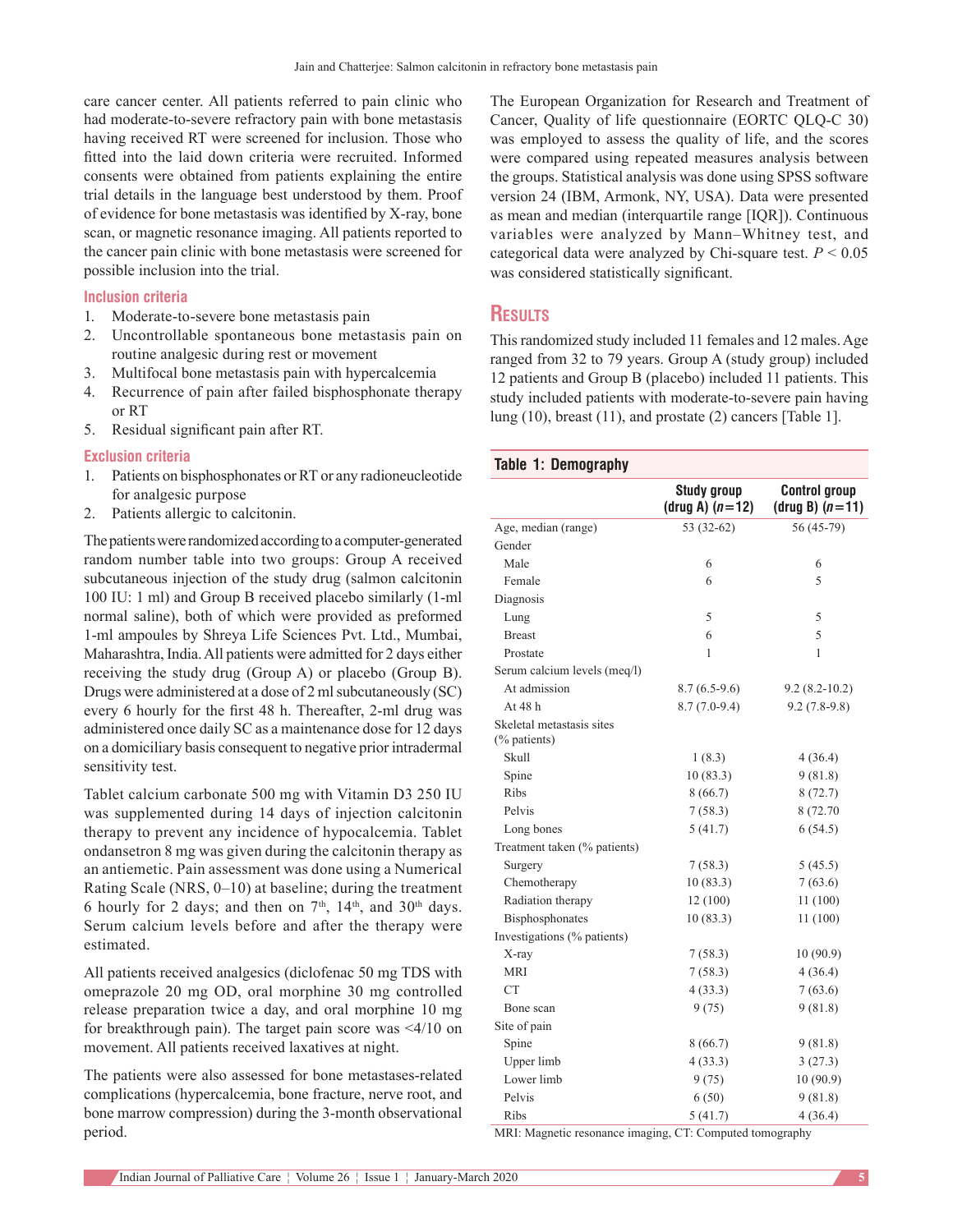#### **Pain severity**

On admission, prior to randomization, all patients had moderate-to-severe pain, with a median pain score (at rest) of 5.0 (IQR: 4–6.25) and on movement of 6.0 (IQR: 6–7). Within 48 h after commencement of therapy, pain was found to be lower though not significantly in Group A [Figure 1], with reduced requirement of rescue doses of morphine [Figure 2]. On the  $14<sup>th</sup>$  day after completion of drug therapy, in the study group, one patient had no pain, 7 had mild, 2 had moderate pain, 2 were lost to follow‑up, and one patient did not complete the full study drug regimen. In the control group, 7/11 had moderate and 4 had mild pain. At 30 days, only one patient had moderate pain in the study group, but in the control group, 7/11 had moderate pain, 2 had mild pain, and 2 were lost to follow‑up. No patients in the study group required rescue analgesia except one. On movement, difference was found to be statistically significant at  $14$  ( $P = 0.046$ ) and 30 days ( $P = 0.016$ ), but no difference was seen at 90 days [Figure 3].

#### **Quality of life**

Physical function [Figure 4] and global health [Figure 5] were found to be better in the study group but not statistically significant at 14, 30, and 90 days. Fatigue was lower in the study group at 30 and 90 days. One patient developed hypocalcemia after injection calcitonin. Three patients in the study group and four in the control group died during the 90 days' period due to disease progression. Pain was lower as assessed on the symptom scale of EORTC QLQ 30 in the study group on days 14, 30, and 90 days [Figure 6].



#### **Side effects**

In the study group, three patients had nausea and three had vomiting, and in the control group, one patient had nausea and no one had vomiting. No allergic reaction to drugs was observed in either group; however, one patient in the study group developed tetany during high‑dose calcitonin therapy. One patient in the study group and two in control group developed bone fracture. Nerve compression was observed in three patients in the control group and one in the study group.

### **Discussion**

Salmon calcitonin has been used in bone metastases pain, and its pain‑relieving activity is due to its action of inhibition of osteoclysis. Its central analgesic property has been supported by its action through subarachnoid administration and generation of beta endorphin‑like activity in serum. Encouraging results were shown in hormone-sensitive tumors such as breast and prostate; however, an appropriate size randomized trial has never been conducted to determine its exact role in bone metastases pain. Therefore, the analgesic action of salmon calcitonin remains incompletely understood.

In the present study, injection salmon calcitonin was administered in sufficient loading dose to induce the inhibitory osteoclastic activity with a low‑dose maintenance daily injectable for 14 days to elucidate its action in different cancer‑related bone metastasis conditions with refractory pain in previously RT-treated patients.

This study found a significant reduction in pain after injection salmon calcitonin after completion of injection therapy at 14 and 30 days' assessment. No patients in the study group required rescue analgesia after 18 h on injection. There was a statistically significant difference in rescue analgesics required between the groups during 2 days' hospitalization. On evaluation of quality‑of‑life indicators, global health and physical and social well-being were better at 30 and 90 days in the study group as compared to that of the control group; however, it could not reach a statistical significance, which may be attributed to the small sample size of the study. Calcitonin has been postulated to reduce bone resorption, to increase circulating endogenous **Figure 1:** Mean pain score in the first 24 h opioids, and to have endorphin receptor agonist activity.<sup>[1-3]</sup>



**Figure 2:** Rescue analgesia in the first 24‑h stay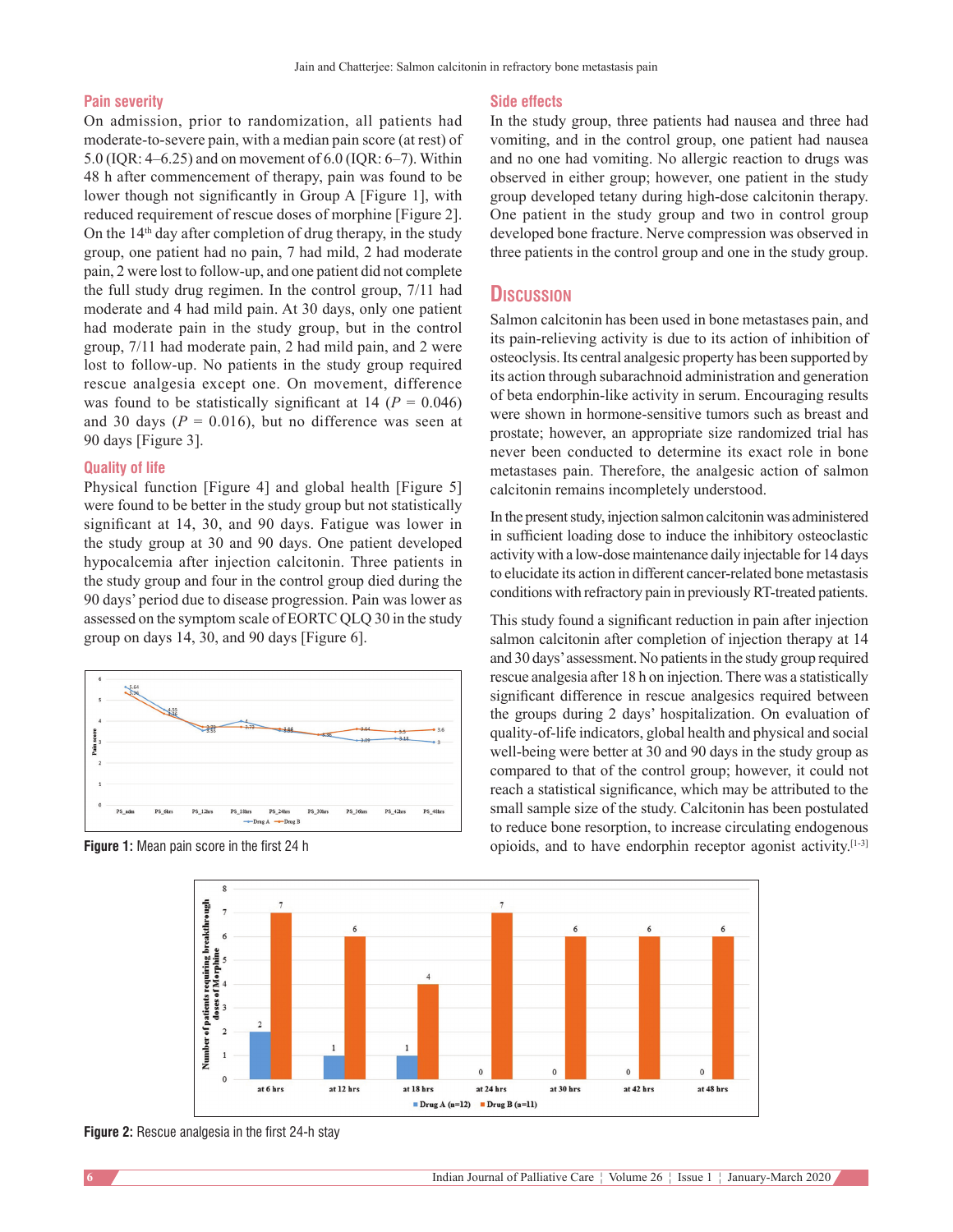

**Figure 3:** Mean pain scores till 90 days



**Figure 5:** Quality of life (EORTC) physical functioning

Currently, the use of calcitonin for the relief of metastatic bone pain is not very common, and little information is available about its use in this context. It has potential efficacy in lowering pain and improving bone density, thereby lowering the risk of fractures is under investigation. First, randomized controlled trial (RCT) using injection calcitonin 200 IU QID only for 48 h showed good pain relief up to 1–2 weeks after the commencement of therapy in 22 patients.[3] A similar study conducted a nonrandomized trial on 22 patients with SC infusion of calcitonin and reported reduction of pain intensity from the mean baseline value of 4.43–1.17 (Visual Analog Scale), which was observed in 85% (18/22) of the patients. The study suggested that calcitonin in high doses may be a useful adjuvant analgesic when combined with low doses of morphine in continuous SC administration for the management of metastatic bone pain.[4] Our study results showed similar results in agreement with Hindley *et al*. and Mystakidou *et al*. [3,4] Unfortunately, the Cochrane Database of Systematic Reviews, 2003,<sup>[5]</sup> concluded that due to limited available evidence, use of calcitonin may not be supported for controlling pain arising out of bone metastases. Previous two studies by Roth, 1986,<sup>[6]</sup> including forty women with carcinoma breast and by Blomqvist, 1988,[7] with fifty breast cancer women did not provide quantifiable data for pain reduction. During the same period, an open study of 34 lung patients by Schiraldi *et al*. [8] reported excellent pain relief with 400 IU dose/day. An open-label study (2006) showed that high-dose IV calcitonin with steroids may reduce pain and analgesic requirement in 10% of patients.[9] This randomized, double‑blind trial should



**Figure 4:** Quality of life (global health status)



**Figure 6:** Quality of life EORTC (pain)

be considered as a pilot study for conducting a large RCT on calcitonin for bone pain, which may show its exact effectiveness to control pain in refractory clinical settings.

# **Conclusion**

Bone metastasis pain was reduced for 1 month after the commencement of high-dose subcutaneous salmon calcitonin therapy. A large randomized, double‑blind trial on injection calcitonin is required to further evaluate its analgesic effect in metastatic bone pain.

#### **Acknowledgment**

We acknowledge with thanks to Shreya Life Sciences (P) Ltd. for providing blinded ampoules of the drugs for the study.

**Financial support and sponsorship** Nil.

#### **Conflicts of interest**

The company provided blinded ampoules of the drugs.

#### **References**

1. Gennari C, Francini G, Chierichetti SM, Nami R, Gonelli S, Piolini M. Salmon calcitonin treatment in bone metastases. Curr Ther Res 1989;45:804‑12.